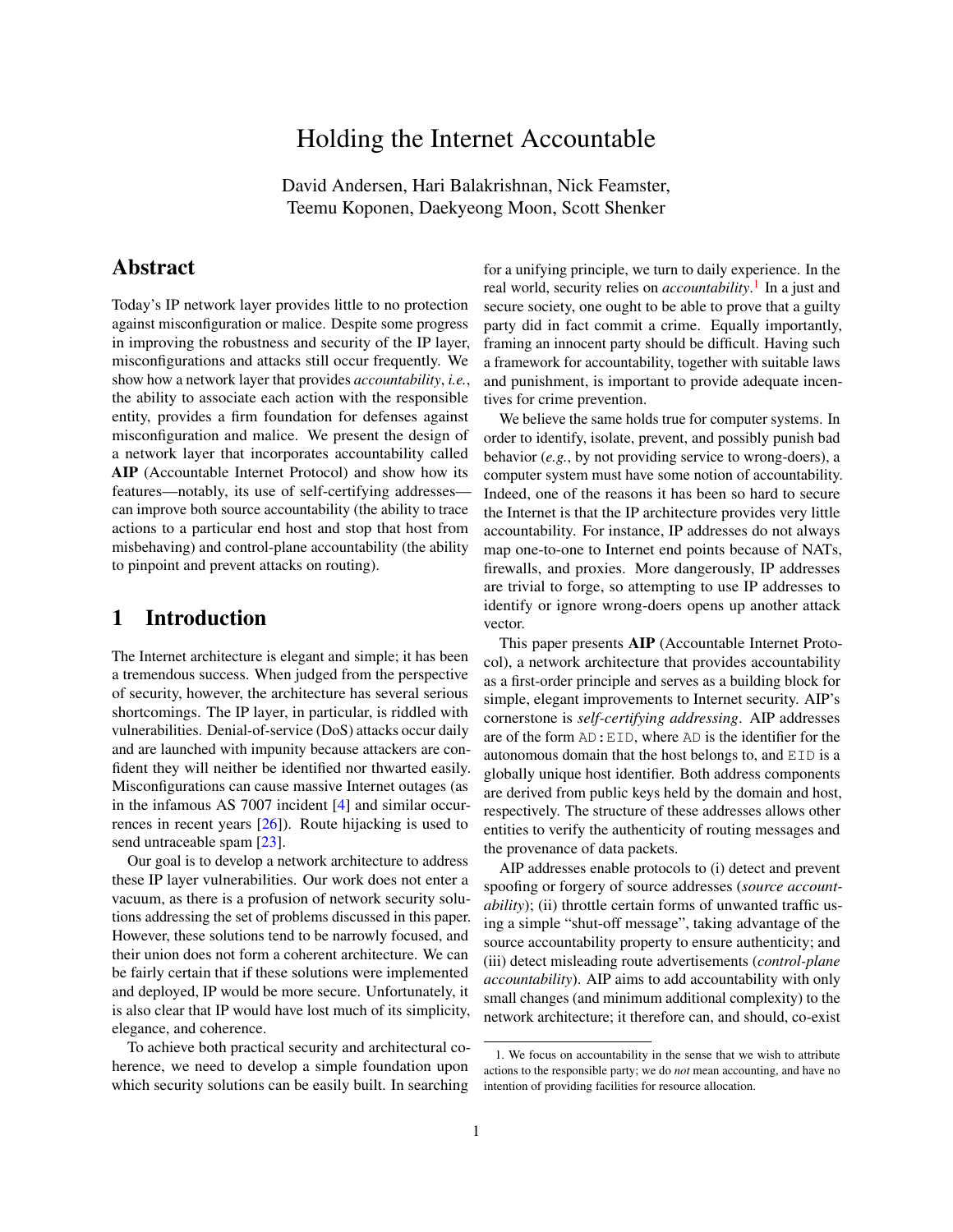with mechanisms that provide other important features (mobility, higher availability, etc.).

In the next section, we describe these two forms of accountability. We then give an overview of the AIP architecture in Section [3.](#page-1-0) We discuss control plane accountability and source accountability in Sections [4](#page-2-0) and [5.](#page-3-0) In Section [6](#page-5-0) we discuss three design challenges raised by AIP: scaling, traffic engineering, and key compromise.

### 2 Why Accountability?

AIP makes accountability a first-order design goal. By doing so, it improves the security, trustworthiness, and robustness of both the IP layer and of the systems built atop it. Accountability makes certain types of attacks either more traceable or simply more difficult to mount. AIP provides two types of accountability: control-plane accountability and source accountability. For each, we briefly discuss how the absence of accountability leads to insecurity and how its presence might provide a foundation upon which robust security measures could be built.<sup>[2](#page-1-1)</sup>

Control-plane accountability: If routers and ASes were accountable for their routing messages, then their peers would be able to more easily discover forgeries or errors. Ultimately, securing a protocol like BGP (as in S-BGP [\[14\]](#page-6-3)) relies on ensuring that no entity can undetectably forge routing messages, which is actually a statement about accountability.

Securing routing is difficult in part because today's IP addressing structure does not securely bind addresses to the networks that are allowed to announce them. S-BGP provides mechanisms to do so, but we believe that such a binding should be *inherent* to the network architecture.

Source accountability: Today's Internet architecture lacks source accountability: hosts can easily forge the source IP address of data traffic, which makes attacks difficult to track and makes it nearly impossible for network operators to filter traffic based on the source address—the most logical identifier for doing so.

If sources were accountable, then any element in the network that saw a packet could verify that packet's origin. This property eliminates undetectable source address forgery. As a result of preventing such forgery, defenses against DoS could profile using source addresses, routers could implement packet filters or rate limiters using source addresses as a robust handle, spam filters could more easily blacklist on IP addresses, and intrusion detection and prevention systems could use source addresses as a handle to their state without worrying about adversaries forging source addresses and exhausting their state.<sup>[3](#page-1-2)</sup>

In this paper, we do not address data-plane accountability (*i.e.*, ways to identify network elements that are not forwarding packets appropriately). Several aspects of AIP, however, do facilitate solutions to this problem. First, all elements in the architecture have strong, verifiable identities that can serve as a basis for attestations about behavior. Second, hosts' globally unique identifiers (Section [3.2\)](#page-2-1) facilitate avoiding data-plane failures through multihoming or by continuing connections through different ADs or interfaces. Finally, AIP's self-certifying address structure makes it possible to give cryptographic assurance to mechanisms that attribute packet loss, delay, or misrouting to a network element; one logical candidate mechanism is AS-level packet obituaries [\[1\]](#page-6-4).

### <span id="page-1-0"></span>3 Accountable Internet Protocol

This section outlines AIP, starting with the structure and function of AIP addresses. We then explain how making AIP addresses self-certifying (*i.e.*, derived from public keys) infuses accountability into the network layer.

#### 3.1 Basic Structure and Function

The Internet's original addressing structure was a simple two-level hierarchy. Each address had a network and a host component, and routers inspected only the network portion until the packet reached the destination network. The network and host components were both implicitly assumed to be flat: there was little correlation between topological and numerical proximity. Unfortunately, addressing has become more complicated with the advent of autonomous systems (used in BGP routing) and classless routing (CIDR); these changes have made it hard to add accountability to the existing infrastructure.

Address structure: AIP returns to simple two-level hierarchical addresses. We assume that there are some number of independently administered networks (as is the case today) which we call *autonomous domains* (ADs), and that each possesses a unique identifier. We avoid the term "AS" because we envision that current large ASes would be broken up into several smaller ADs for traffic engineering (Section [6.2\)](#page-5-1). Each host is assigned a unique endpoint identifier (EID). Analogous to the original Internet addressing structure, the AIP address of a host currently homed in

<span id="page-1-1"></span><sup>2.</sup> Accountability, as we have defined it, does not preclude anonymity for end-to-end applications (such as anonymous email), which can be provided using approaches such as onion routing and mix-nets.

<span id="page-1-2"></span><sup>3.</sup> The simplicity of profiling and filtering is in stark contrast to the more radical architectural designs needed to deal with DoS in the presence of spoofing, such as [\[15,](#page-6-5) [11,](#page-6-6) [27,](#page-6-7) [32\]](#page-6-8).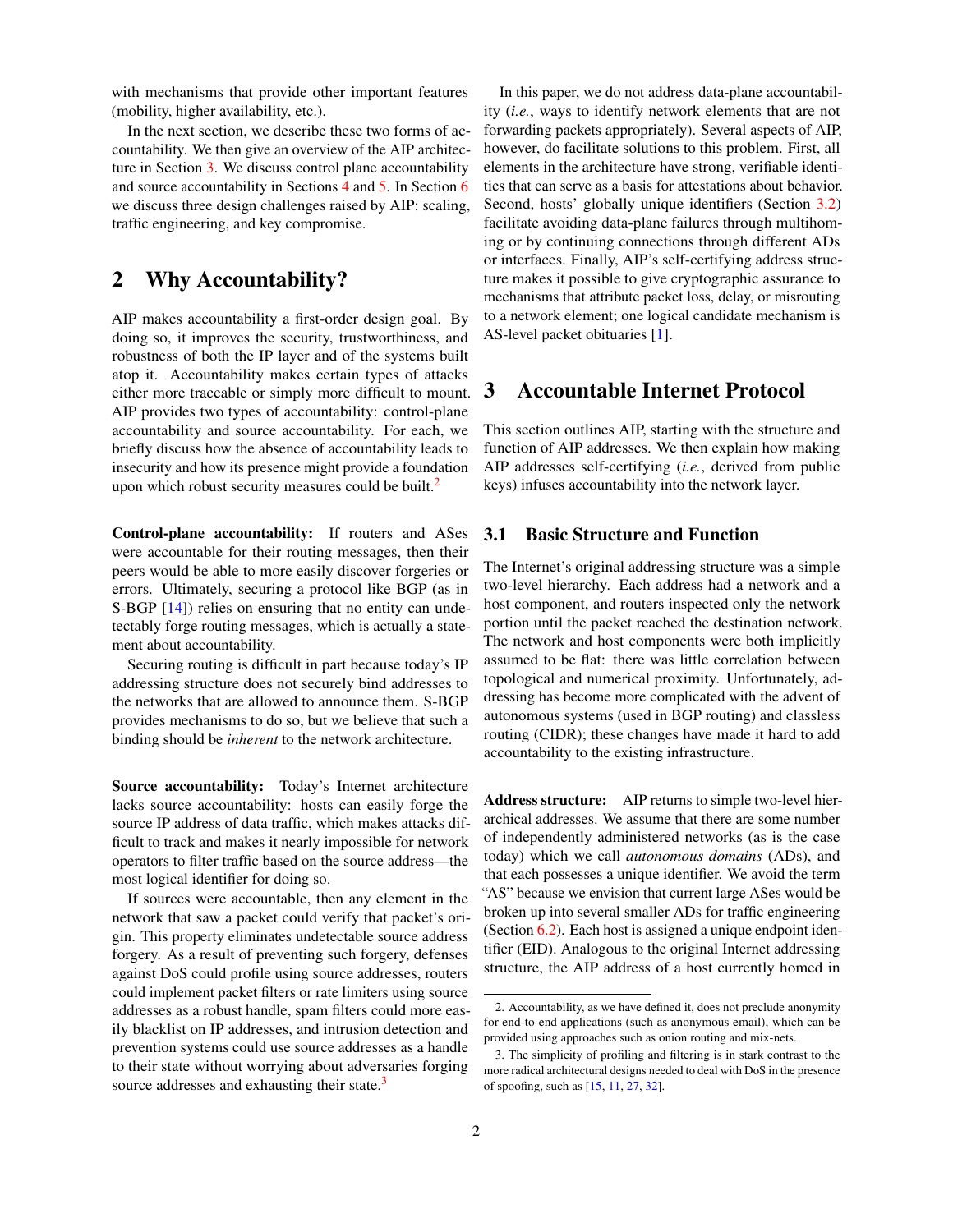some AD would have an address of the form  $AD: EID.<sup>4</sup>$  $AD: EID.<sup>4</sup>$  $AD: EID.<sup>4</sup>$ The EID is a globally unique endpoint identifier, and it is part of the internetwork address (as in IPv6 CGA [\[2\]](#page-6-9)).

**Name lookup:** The domain name system would include an AIP-record, which would contain the AIP address(es) for a hostname. A host might have multiple addresses if it had direct upstream connectivity to multiple domains  $AD_i$ ; the host would then have addresses  $AD_i$ : EID in its AIP-record for each domain. In addition, to allow even more fine-grained control of traffic for the host, EIDs could be augmented with *interface bits* that give each interface a unique identifier:  $EIDif_1$ ,  $EIDif_2$ , etc. Each of these identifiers would appear in the host's AIP-record.

Interdomain routing: In AIP, interdomain routing occurs in much the same way that it does today (and can benefit from improvements to BGP). Rather than involving IP prefixes, however, *interdomain routing occurs entirely at the AD granularity*, so the only advertisements will be for ADs themselves. Interior and border routers in an AD maintain routing information on a per-AD basis for destinations in other ADs; *i.e.*, an AIP routing table maps AD numbers to "next hop" locations but does not maintain any information about EIDs in other ADs. Each router also participates in an interior routing protocol (*e.g.*, OSPF  $[20]$ ) to maintain routing information to the EIDs within the AD. Although AIP changes the granularity of routing, it does not specify or mandate any particular interor intra-domain routing protocol.

Packet forwarding: Packets contain the destination's AD:EID. Until the packet reaches the destination AD, routers use only the destination AD to forward the packet. Upon reaching the destination AD, routers forward the packet using only its EID.

#### <span id="page-2-1"></span>3.2 Self-Certifying Addresses

Eliminating structure in the AD and EID allows us to make them *self-certifying*. The notion of a self-certifying name is straightforward: the name of an object *is* the public key (or, for convenience, the hash of the public key) that corresponds to that object. In AIP, the AD is the hash of the public key of the domain, while the EID is the hash of the public key of the corresponding host. Although higher layers have used self-certifying naming (*e.g.*, hosts, data, and services) [\[18,](#page-6-11) [30\]](#page-6-12), and HIP [\[19\]](#page-6-13) uses such addresses in a shim layer between the IP and transport layer, AIP is the first architecture to our knowledge that uses fully self-certifying addresses at the internetwork layer itself.

Security should not rely on extensive manual configuration or globally trusted authorities. Thus, we believe that

self-certification is an indispensable aspect of providing accountability at the network layer. Accountability requires a verifiable identity, and in these settings the only practical method of verification uses cryptographic signatures. Thus, identifiers must be bound to their public key.

Existing schemes (*e.g.*, S-BGP [\[14\]](#page-6-3)) implement this binding using registries that map identifiers to their public keys (a PKI). Unfortunately, these registries must be both up-to-date (via manual configuration<sup>[5](#page-2-3)</sup>) and globally trusted. Self-certifying addressing frees security mechanisms from undesirable trust relationships or manual configuration. Existing IP and transport security mechanisms (*e.g.*, IPsec [\[13\]](#page-6-14)) could also use AIP's self-certifying address structure to securely establish the identity of a remote host, rather than relying on an external infrastructure.

### <span id="page-2-0"></span>4 Control-Plane Accountability

Today's Internet routing infrastructure provides almost no accountability. A malicious or misconfigured AS can "hijack" IP address space (*i.e.*, advertise IP prefixes that it does not own), because there is no intrinsic association between an autonomous system number and its part of the IP address space. It is also possible to forge routing announcements with false AS paths, causing traffic to be redirected in unexpected and undesirable ways.

Securing routing involves fixing both of these problems: the infrastructure should provide *origin authentication* (ensuring that the AS that originated the route actually owns the block of IP addresses being advertised) and *path authentication* (ensuring the accuracy of the AS path). Solving these problems involves holding an AS accountable for its routing announcements.

Recent proposals retrofit cryptographic mechanisms onto BGP to address these shortcomings [\[14,](#page-6-3) [31\]](#page-6-15). Unfortunately, the deployment of such secure routing schemes is hindered by the Internet's simultaneous use of two logically distinct and unrelated name spaces: AS numbers and IP prefixes. This independence forces routing security to depend on *two external infrastructures:* a "routing registry" (a database recording which AS owns each prefix) and a PKI for ASes. Even if a PKI for ASes' public keys came to pass, experience has shown that such types of registries are disappointingly inaccurate [\[10\]](#page-6-16).

Self-certifying ADs make secure BGP routing intrinsic to the architecture, not dependent on external registries or operator vigilance. Origin and path authentication are natural by-products of this design, as we now show.

Origin authentication, which is particularly lacking in the current routing system, becomes automatic because

<span id="page-2-3"></span><span id="page-2-2"></span><sup>4.</sup> We expect that each field would be at least 128 bits in size.

<sup>5.</sup> Experience with Internet address registries suggests that keeping these registries accurate and up-to-date will be difficult [\[10,](#page-6-16) [12,](#page-6-17) [25\]](#page-6-18).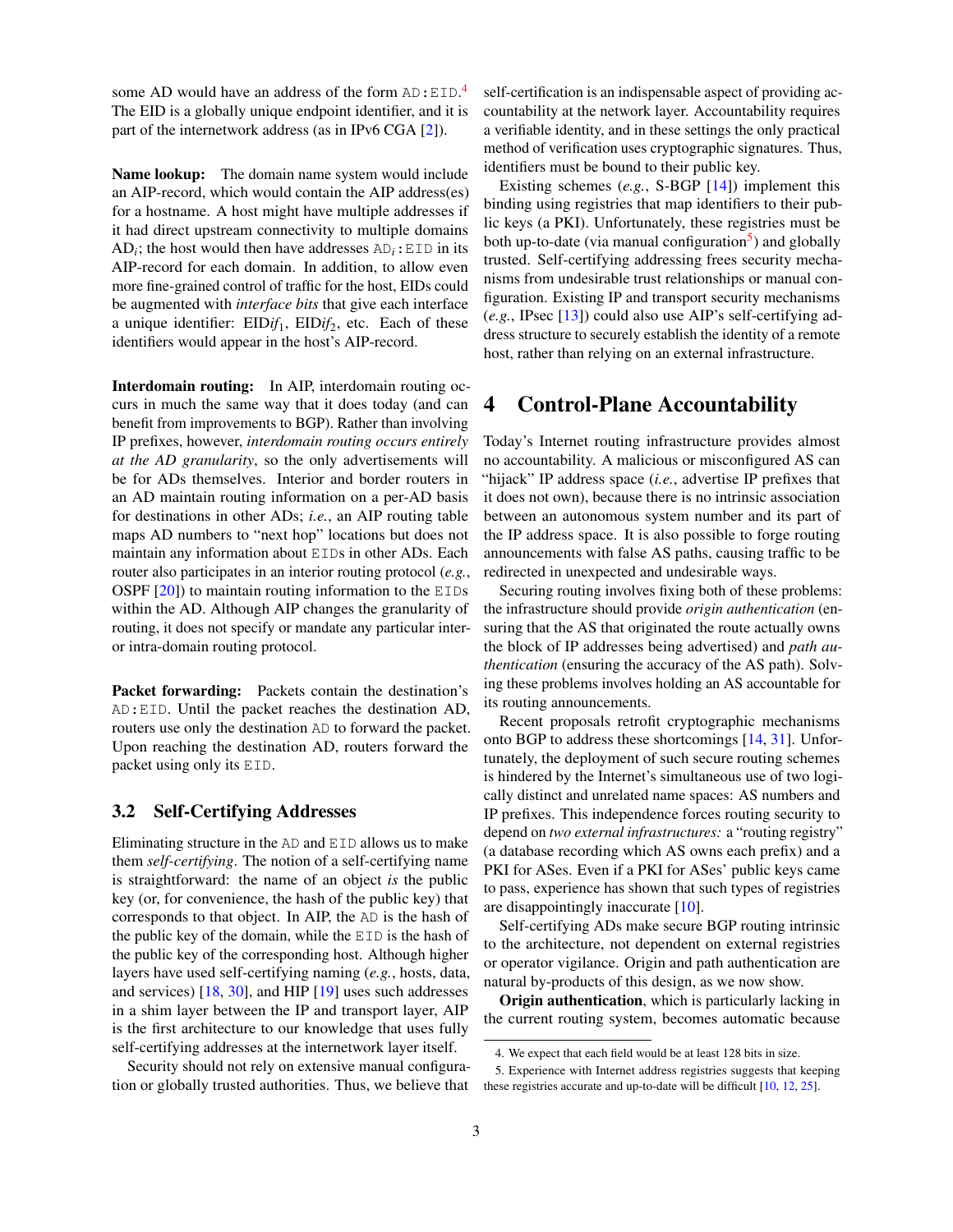AD numbers are derived from public keys. ADs can exchange public keys using separate BGP messages or using a lookup service [\[31\]](#page-6-15). Verifying AD announcements appears practical, given current cryptographic speeds: a router that learns several hundred thousand ADs and two or three routes per AD could verify an entire routing table's worth of signatures on the order of minutes with manageable computational overhead.<sup>[6](#page-3-1)</sup>

Path authentication proceeds as in S-BGP [\[14\]](#page-6-3): some router in  $AD_i$  signs the AD path  $[AD_{i+1}$   $AD_i$  ...  $AD_0]$ . A router receiving an announcement with this AD path verifies every signature in the route update before installing the route in its routing table. Thus, each route advertisement must be signed once by each AD along the AD path; a router that receives a route must verify  $N-1$  signatures, where *N* is the number of labels on the AD path. The significant advantage over the status quo is that because AD identifiers are self-certifying, path authentication does not need a PKI. One disadvantage to this approach is that revoking a public key requires the AD number to change. Section [6](#page-5-0) considers this shortcoming in more detail.

### <span id="page-3-0"></span>5 Source Accountability

AIP provides an automatic mechanism for source accountability, ensuring that hosts cannot spoof the source address of their packets. This mechanism enhances the effectiveness of some current schemes to combat DoS attacks (*e.g.*, by filtering [\[11\]](#page-6-6) or simply by contacting the ISP responsible for the offending traffic) and also enables new defenses, as we discuss later in this section. The inability to trust the source address of packets has caused numerous other security vulnerabilities, such as those due to using trusted IP addresses for authentication in ".rhosts" files. In general, we believe that *many other aspects of the network architecture pertaining to security will be improved or simplified if they need not deal with address spoofing*.

#### 5.1 Preventing Spoofing

The limited success of ingress filtering  $[3, 7]$  $[3, 7]$  $[3, 7]$  has shown that mechanisms that depend on correct operator action are often only marginally effective. AIP's source accountability, in contrast, makes use of self-certifying addressing to develop simple mechanisms that verify the source of packets—and drop the packets if the sources are spoofed. AIP's source accountability mechanism requires no configuration by operators and no interaction from operators or end-users.

AIP's source accountability mechanism extends (and makes feasible) "unicast reverse path forwarding" (uRPF) [\[8\]](#page-6-21). uRPF is an automatic filtering mechanism that only accepts packets if the route to the packet's source



<span id="page-3-2"></span>Figure 1: Process for verifying a packet's source address.

address points to the same interface on which the packet arrived. uRPF is extremely useful at the edge for automatically preventing spoofing by single-homed clients, but it cannot cope with multi-homed customers and, because of route asymmetry, it does not work in the core. AIP's source accountability mechanism essentially combines uRPF with a second mechanism to automatically verify if packets are valid even if they arrived on an interface other than the reverse route to the destination.

Recall that the AD and EID components of an address are hashes of public keys. We use these public keys to validate the source address of a packet in two places. First, each first-hop router verifies that its directly-connected hosts are not spoofing. Next, each AD through which a packet passes verifies that the previous hop is a "valid" previous-hop for the specified source address. The process for verifying a packet's source address, AD:EID, summarized in Figure [1,](#page-3-2) is as follows:

EID verification: If the first-hop router, *R*, has not recently verified the source host, it drops the packet and sends a nonce to the source. To prevent the router *R* from needing to keep state for each nonce it sends, this nonce is a function of the source's EID, a coarse timestamp, and a secret known only to *R*. The sender must prove that it has identity EID by signing the nonce with the private key associated with EID. If the host produces the correct signature, *R* caches this information and allows subsequent packets to pass. The host must re-send ("reflect") the packet that generated the nonce to the router, to avoid having any router maintain state for unverified packets. For complete protection, this mechanism might need to be implemented in network switches, or would need to be linked to some switch-level ARP security mechanism. In fact, this process

<span id="page-3-1"></span><sup>6.</sup> Cryptographic hardware could, of course, reduce this time considerably, but even with only commodity processors the time is not excessive. Route processors are getting faster (Cisco's CRS-1 route processor is 1.2GHz); signature verification can be performed offline; and fast cryptosystems such as ESIGN [\[22\]](#page-6-22) running on a 3 GHz processor can create and verify 2048-bit signatures in 150 and 100 microseconds, respectively [\[17,](#page-6-23) §7.2.2].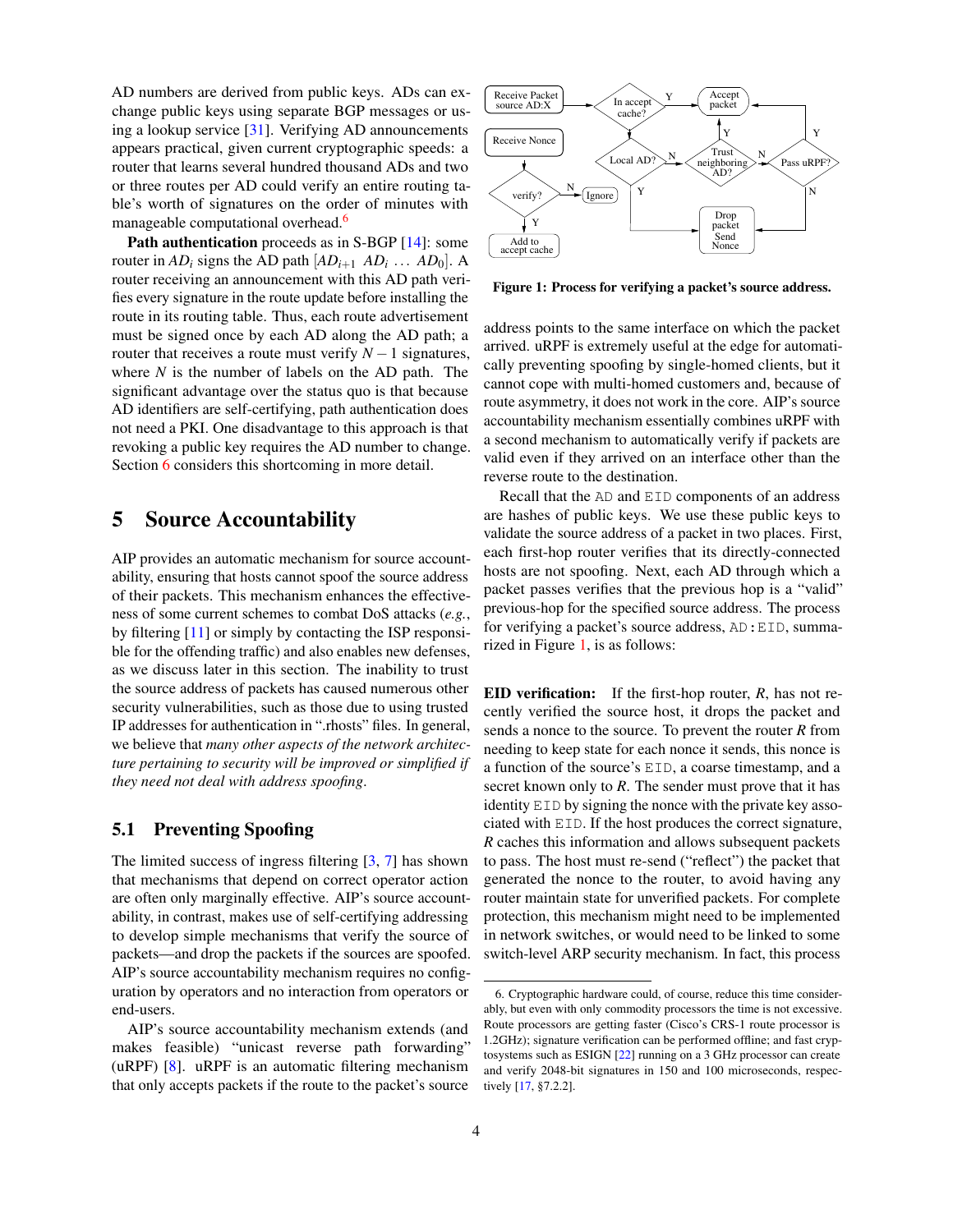is analogous to a "verifiable ARP" check, and can also be used to prevent sources from forging ARP replies.

AD verification: When a packet crosses an AD boundary, the incoming AD must decide if the source address is valid. For a packet entering AD *A* from AD *B*, AD *A* performs the following checks:

- 1. If *A* trusts *B* to have performed the appropriate set of checks on the packet's source address (as might be the case between pairs of tier-1 or mutually trusted ISPs), then *A* forwards the packet.
- 2. If *A* does not trust *B*, then *A* performs uRPF checks, which determine whether it arrived on an interface leading back to that source. If the packet's source address passes uRPF, *A* forwards the packet.
- 3. If these tests fail (*e.g.*, in the case of route asymmetry), *A* drops the packet and sends a nonce to AD:EID, asking EID to produce a signature. If EID does so, it proves two things: First, that EID originated the packet that triggered the nonce exchange. Second, that EID is legitimately contained in AD (or in one of AD's upstream networks, which is in a position to spoof packets on behalf of EID in *any* case) and so should be allowed to transmit packets as AD:EID.

To avoid keeping state, *A* generates the nonce in a manner similar to a "SYN cookie", hashing a coarse time counter *t*, the source address AD:EID, and a secret *s* known only to *A*. *A* can then verify that the returned nonce is correct, using the timestamp to prevent replay attacks. If it is, then *A* temporarily inserts AD:EID into its accept cache, allowing subsequent packets through.<sup>[7](#page-4-0)</sup>

Preventing address "minting": While the mechanisms above prevent an attacker from spoofing its AD or using the EID of another host, an attacker could mint new addresses at will. This minting could be used to circumvent EID-based filtering. By preventing AD-level spoofing, however, AIP creates an incentive for ADs themselves to prevent or limit minting. A victim facing an attack from an inordinately large number of (apparently) unique EIDs from one domain would simply filter all traffic from that domain, stopping the attack but potentially causing collateral damage. ADs can easily limit the number of EIDs a host can claim using techniques similar to MAC-address limiting in Ethernet, or prevent EID forgery by having internal mechanisms to authorize EIDs to use particular ports.

tacks remain unaffected, such as flooding a victim with traffic from compromised hosts. AIP's self-verifying addresses enable a new approach to throttling unwanted traffic whereby a victim host sends an explicit "shut-off" message to a host sending it traffic that it doesn't want to receive. Self-verification ensures the authenticity of these messages.

Most compromised machines are owned by wellintentioned users or businesses [\[24\]](#page-6-24). Although the vulnerabilities caused by the complexity of modern software make it difficult for the owners to prevent compromises, they do not launch attacks of their own volition. We therefore envision equipping end hosts with a smart network interface card ("smart-NIC") that aids in controlling the network behavior of the end host by selectively suppressing or ratelimiting packet transmission. The suppression mechanism of the smart-NIC would be beyond the reach of the host OS and thus wouldn't be subject to compromise. The only way to modify the NIC's firmware or configuration would be by having physical access to it, *e.g.*, by plugging it into a USB or serial interface. In normal operation, it would be unmodifiable from the host.

The smart-NIC would record the hashes of recently sent packets and respond to a special class of packets called *shut-off packets* (SOPs). A SOP sent from host *X* to host *Y* would include X's public key, a hash of a recent packet sent to *X* from *Y*, and a TTL, all signed by *X*. Upon receiving such a packet, the smart-NIC would first check to see if it indeed had any record of such a packet. If not, it would disregard the SOP; if so it would install a filter in the NIC suppressing further packets from *Y* to *X* for the duration of the TTL.

AIP's combination of self-certifying addresses and spoof detection makes this approach feasible. *X*'s signature and its key (which can be verified as belonging to *X*) assures *Y* that *X* (or at least someone with *X*'s private key) has sent the request. The hash of a recent packet proves that *Y* has recently sent a packet to *X*. This proof is necessary to prevent replay attacks, and to prevent an attacker from exhausting the filter state in the NIC to allow them to continue attacking a chosen victim. It is important that this process not require a three-way handshake, as a host under attack may not receive the return packets. This approach can also be extended to filtering packets sent to an AD, not just an individual host.

#### 5.2 "Shutting-Off" Unwanted Traffic

While the techniques above directly eliminate some classes of DoS attacks, such as "reflector" attacks that forge requests to appear to originate from the victim, other at-

<span id="page-4-0"></span><sup>7.</sup> We depict the accept cache as examining both AD and EID, so that one rogue host cannot give outsiders the ability to spoof other nodes in its AD. For efficiency, of course, a router might choose to weaken this property by keying the accept cache on a per-AD basis.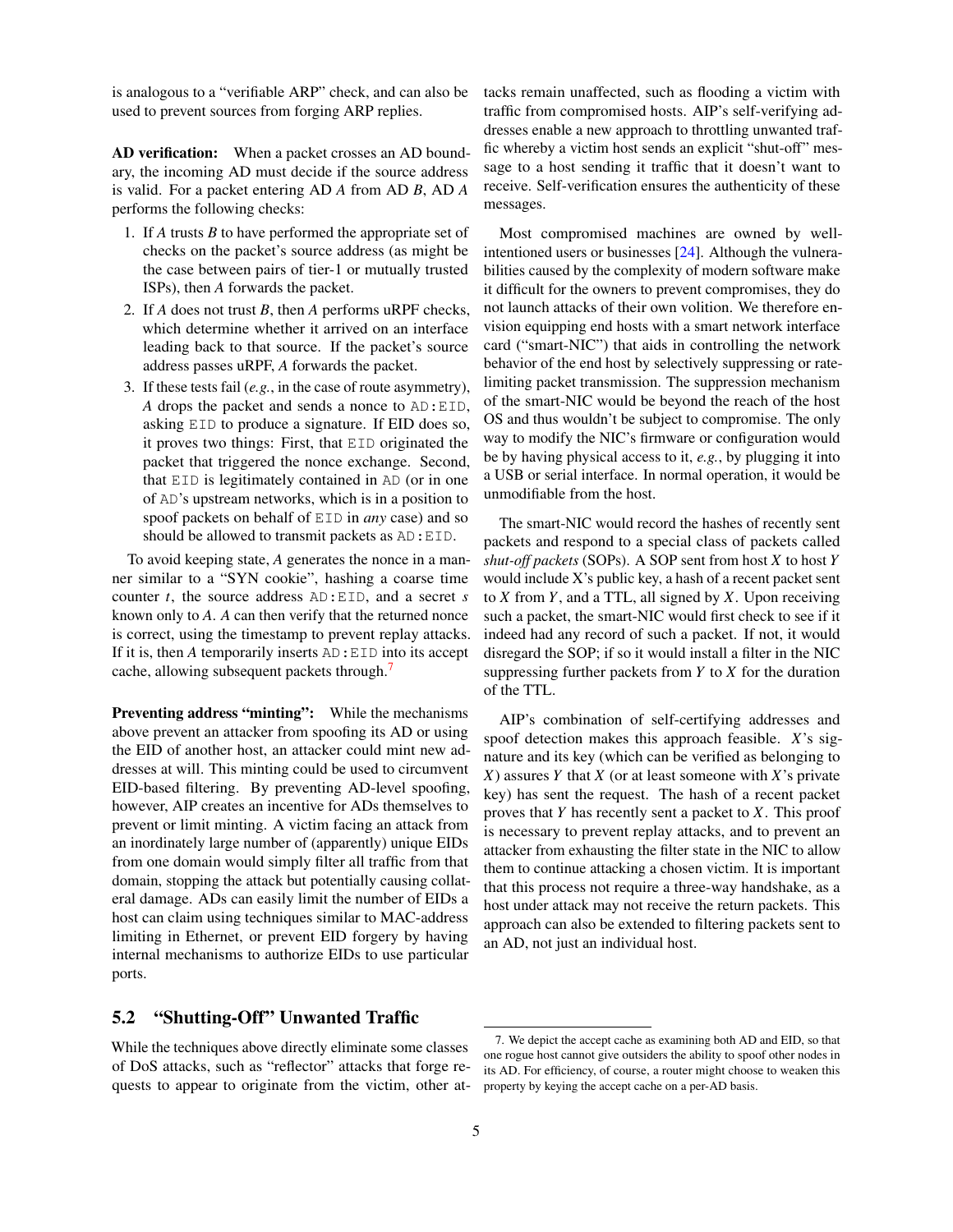### <span id="page-5-0"></span>6 Challenges

AIP's structure is conceptually simple, but significant research will be needed to ensure that it will work in practice. We outline three specific questions about AIP with regard to practical issues of scaling, traffic engineering, and key management.

#### 6.1 Routing Scalability

Only 15 years after the Internet moved away from classful routing, why do we suspect that flat addressing can scale as well *or better* than current Internet routing? We examine this question along two axes: the amount of routing *state* and the *volume* of routing updates.

The routing state that AIP must cope should be manageable. Modern routers handle one million or more routing table entries [\[29\]](#page-6-25), and with sufficient incentive, vendors could scale this number without too much difficulty. Furthermore, routing on ADs requires a flat table look-up, not the more complex longest-prefix match required under today's IP architecture. AIP might increase routing table state, because we do propose splitting some large ASes into several ADs. On the flip side, however, it reduces table entries because organizations would not face arbitrary allocation limits on the number of hosts (EIDs) they could maintain in their AD. Interior routing would only need to scale to tens of thousands of nodes, a number already quite reasonable [\[21\]](#page-6-26). Further study is clearly required to answer this question, but we believe there is reason to be optimistic.

Update volume is a greater concern. Volume would likely increase linearly with the number of ADs, but a more serious possibility is that path length could grow if large ASes were split into several ADs. BGP's convergence time and update volume can grow with path length  $[16]$ , so understanding the effects of such a change is a critical question to address. Fortunately, if update volume becomes unbearable, next-generation routing proposals such as HLP [\[28\]](#page-6-28) successfully borrow techniques from linkstate routing to improve the scalability and convergence time of wide-area routing.

#### <span id="page-5-1"></span>6.2 Traffic Engineering

ISPs require control over routing to meet their traffic engineering goals; today, network operators typically manipulate traffic on the granularity of IP prefixes [\[6,](#page-6-29) [9\]](#page-6-30). AIP faces two challenges: ADs may be too large to permit effective traffic engineering (e.g., if ADs are like today's ASes), or ADs may be too small (e.g., if ADs were assigned at the granularity of today's prefixes). Which of these presents the major problem depends on how AIP is used; lacking a crystal ball, we outline solutions to each:

1. Aggregating ADs for TE: To perform traffic engineering at a more coarse granularity, AIP could use a LISP-like [\[5\]](#page-6-31) tunneling approach, similar to proposals already under consideration by the IETF:

- 1. ADs prepend packets with a new address header containing an *outer* destination and source address. The outer addresses represent aggregates to ADs.
- 2. Operators configure IP layer TE policies using the less numerous outer addresses.
- 3. ADs discover a mapping from original destination to the outer tunnel address. These mappings must be maintained using an (unspecified) mechanism, but the process need not be complex because the mappings are relatively static.

2. De-aggregating ADs for finer-grained TE: The addresses contained inside an AD are also flat. To flexibly de-aggregate an AD, the routing announcements for the AD could be augmented with a "range" indicator that told other providers which EIDs to apply to this route. Such a mechanism would permit operators more fine-grained control at the cost of more expensive route lookups. Whether such an approach is better or worse than simply splitting an AD into smaller components is a question for future work.

#### 6.3 Key Management

Keys will inevitably be compromised. The architecture must minimize both the chances of this event occurring and the pain involved in recovering from such an event.

Reducing the chance of compromise: We believe that in practice, domains would have a two-level key hierarchy. The self-generated domain key would be held very tightly and used to sign certificates for individual routers. This approach allows the administrators of an AD to choose between slightly increased complexity (though they still generate and maintain all of their keys completely independently of other entities) and resilience to key compromise. The question remains open whether this approach is better dealt with by revocation or short certificate lifetimes, who should maintain revocation lists, and so on.

Reducing the pain of recovery: Many questions remain in this area. Does this two-level key hierarchy lend itself better to revocation or to short certificate lifetimes? If an actual domain key is compromised, the domain *must* "re-number", since its very identity is compromised. What mechanisms (akin, perhaps, to today's DHCP and related protocols) can be used to make re-numbering an entire domain a relatively painless process? We note that solutions to this problem would benefit today's stub ASes and customers who switch providers. The problem, of course, touches upon router and peering configurations, host addressing, and name service, at a minimum. Because of the